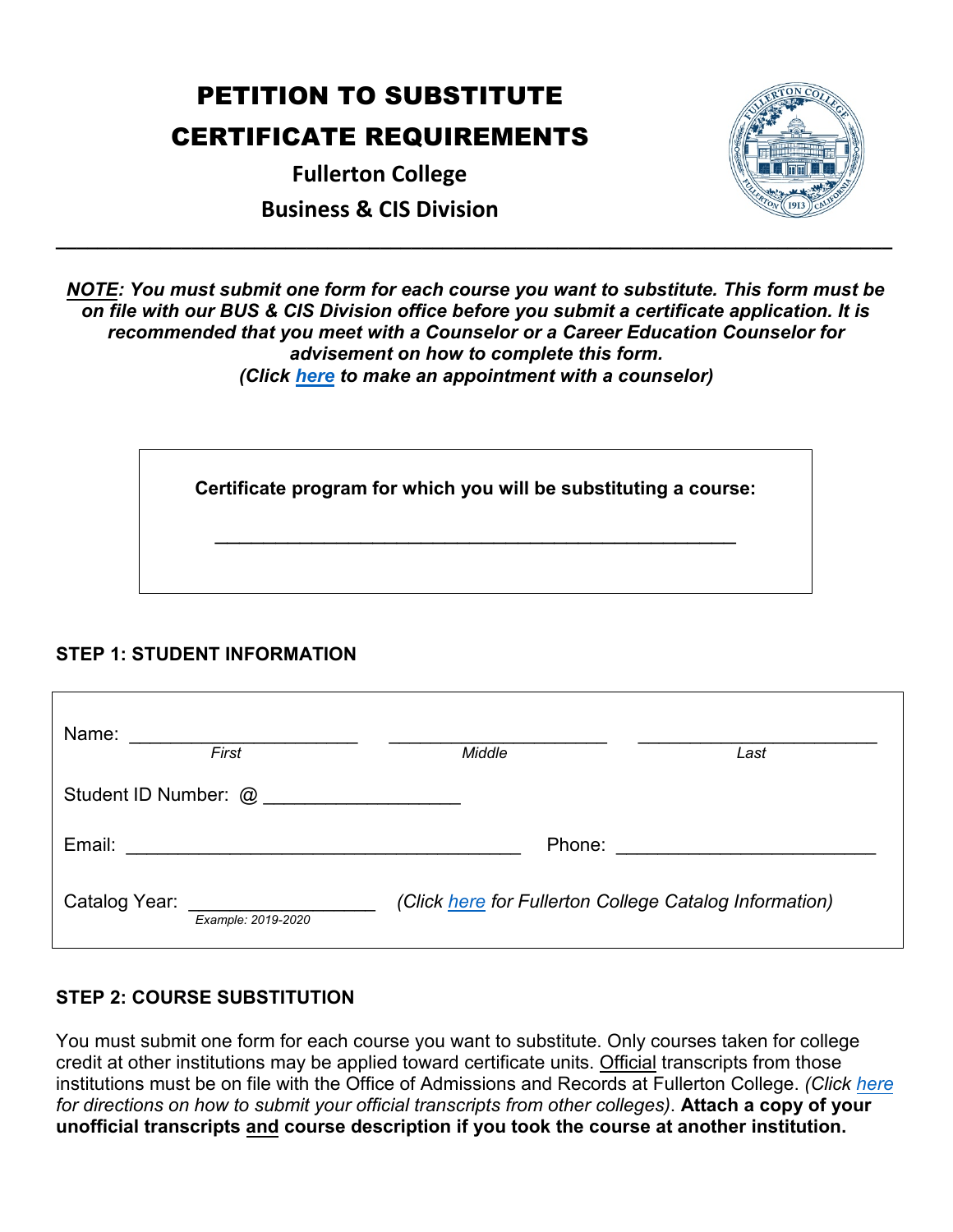| I hereby petition to substitute:<br>Name of the course student has taken and would like to use as a substitute   |
|------------------------------------------------------------------------------------------------------------------|
| For the following:<br>Name of the course that is required for the certificate program, but student has NOT taken |
| The course I am substituting was taken at:                                                                       |
| <b>Fullerton College</b>                                                                                         |
| Other:<br>Name of college where course was taken                                                                 |
| I am substituting this course because:                                                                           |
|                                                                                                                  |
|                                                                                                                  |

### **STEP 3: COUNSELOR/ CAREER EDUCATION COUNSELOR ASSISTANCE**

A Counselor can assist you with this form. If you need help filling out this form, please make an appointment with a counselor *(click [here](https://vpss.fullcoll.edu/counseling-remote/) to make an appointment)*. It is recommended that you request to meet with a Career Education Counselor.

| Counselor's Name:                 | Name of counselor who assisted student with this form | Date: |  |
|-----------------------------------|-------------------------------------------------------|-------|--|
| <b>Counselor's Email Address:</b> |                                                       |       |  |

### **STEP 4: SIGN, SAVE, AND SUBMIT**

Sign and date this form. Then, download and save. Make sure to include your name when saving the file, *(example: last,first\_petition to substitute certificate requirements.pdf)*. Finally, email the file, your unofficial transcripts, and course description to buscis@fullcoll.edu. Our office staff will contact you at the email address listed on this form 1-2 weeks after your form has been submitted.

| <b>Student's Signature:</b> | ่ วลte: |
|-----------------------------|---------|
|                             |         |